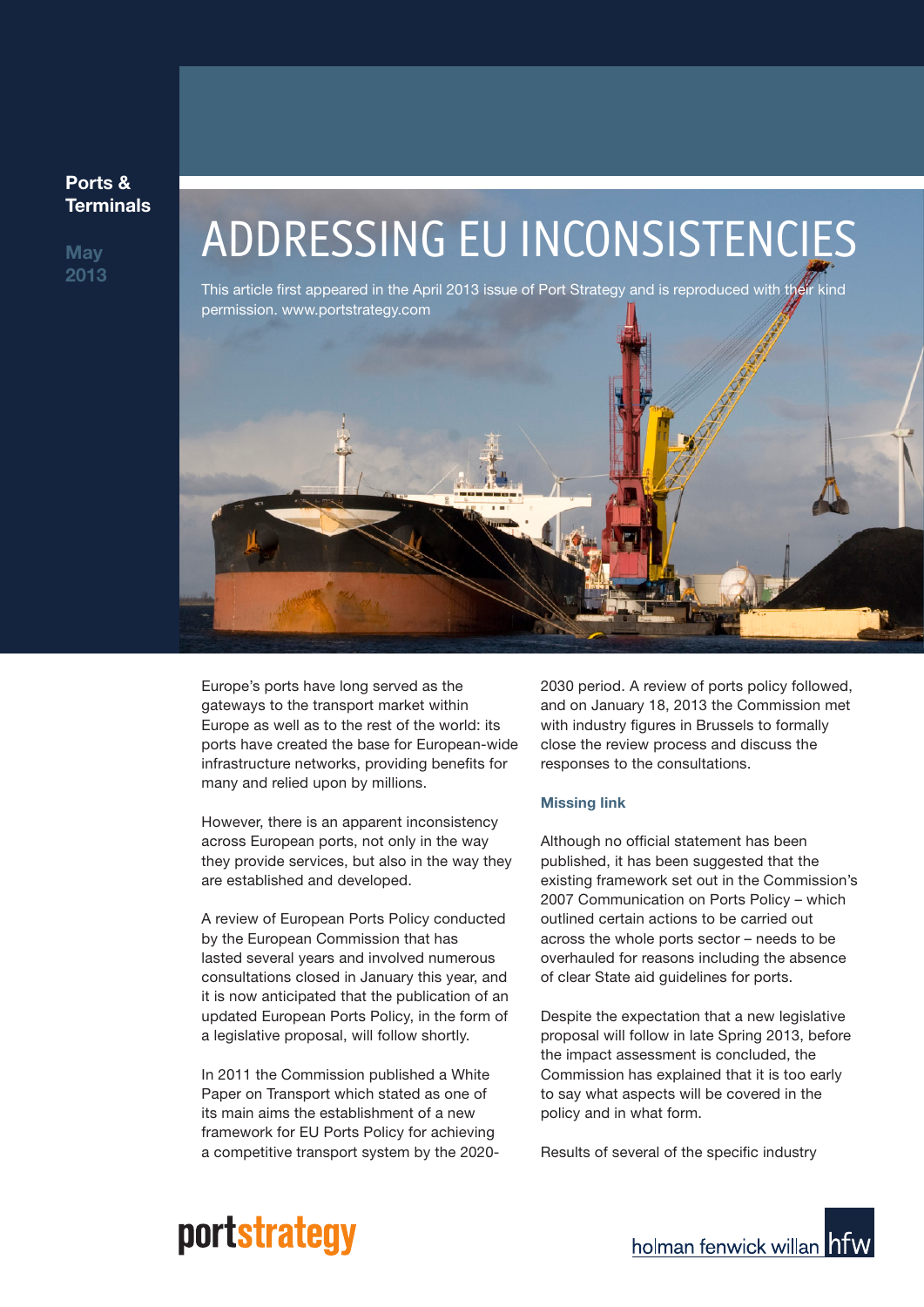

consultations were presented at a stakeholder meeting held in September 2012, at the European Ports Policy Review Conference in Brussels. The results of one of the surveys relating to quality and efficiency of EU ports displayed a positive outlook and expectation for growth in the ports sector from the majority of respondents.

It also highlighted, however, "clear disparities in performance", including great variety in the efficiency of and competition within port services across Member States.

With talks concerning the creation of a super-alliance for trade between the EU and the USA imminent, a reinforced infrastructure within the EU is an increasingly pertinent issue and will continue to form the essential backbone to any bilateral trade and investment agreements made. It is therefore hoped that any policy published would move towards redressing these 'disparities'.

Little information has been released relating to the new policy, although it has been strongly suggested that there will be a review of the legislation covering technical services, financial transparency and free access to the market, as declared by Matthias Ruete, director general of DG MOVE.

#### **New chapter**

The new policy has not been billed as a 'third port package' – a direct successor to the much-criticised Ports Packages I and II – but rather as an additional chapter to the 'book' on ports, as Mr Ruete has put it. However, any wide-ranging

ports policy, covering economic, environmental and infrastructure regulation may see continued criticism. The question still remains whether such a policy can and should be applied.

David Whitehead, the director of the British Ports Association anticipates that the eventual policy will achieve a financial openness and transparency not before seen in the sector and expects that the BPA's members will be supportive of such measures.

In particular, a set of State aid guidelines specific to the ports sector would be welcome. So far, such guidelines remain unpublished since it is appreciated that the funding models for ports across Europe are so different that homogenisation could be somewhat problematic.

In general terms, the granting of State aid to a port eliminates costs that would normally be borne by the port, and since the pricing strategy of a port is dependent on the way it is funded, such aid can consequently affect the pricing of particular port services and might lead to the distortion of competition. A homogenisation of rules across the industry could lead to the uprooting of ports that have developed and thrived by way of particular types of investment, because this might affect their pricing strategies.

However, if new port State aid policy is published in the form of guidelines (rather than binding legislation), it is hoped that they would result in the creation of a 'level playing field' which might address disparities in the funding models for ports across Member States.

#### **Private vs public**

This disparity in funding is best evidenced when comparing ports in the UK to those of mainland Europe. Indeed, unlike ports in the UK, which are predominantly privatelyfunded, mainland European ports are owned by public bodies, private undertakings or a combination of the two. The combination of these ownership models of mainland European ports also evidences the diversity and corresponding disparities that stretch across and exist between all European ports. In an industry where there are several models for infrastructure and port financing, it is important that stakeholders are aware of the directions of flows of public funds. Any new ports policy must be drafted with this context in mind.

There is a fine balance between too little and too much regulation, and a sweeping ports policy has the potential to tip this balance against parties in an established and comfortable position, currently benefitting from the situation.

Some fear that any new policy will create heavy regulation of service provision. Mr Ruete has talked of "drawing the line between public and private port-specific services". However, this may be considered a strict definition of services which may be criticised by EU Member States and the port industry if implemented.

This, according to Mr Whitehead, is an unwelcome prospect for BPA's members. He warns that blanket regulation of service provision in ports, something that has not been consistent and uniform in all EU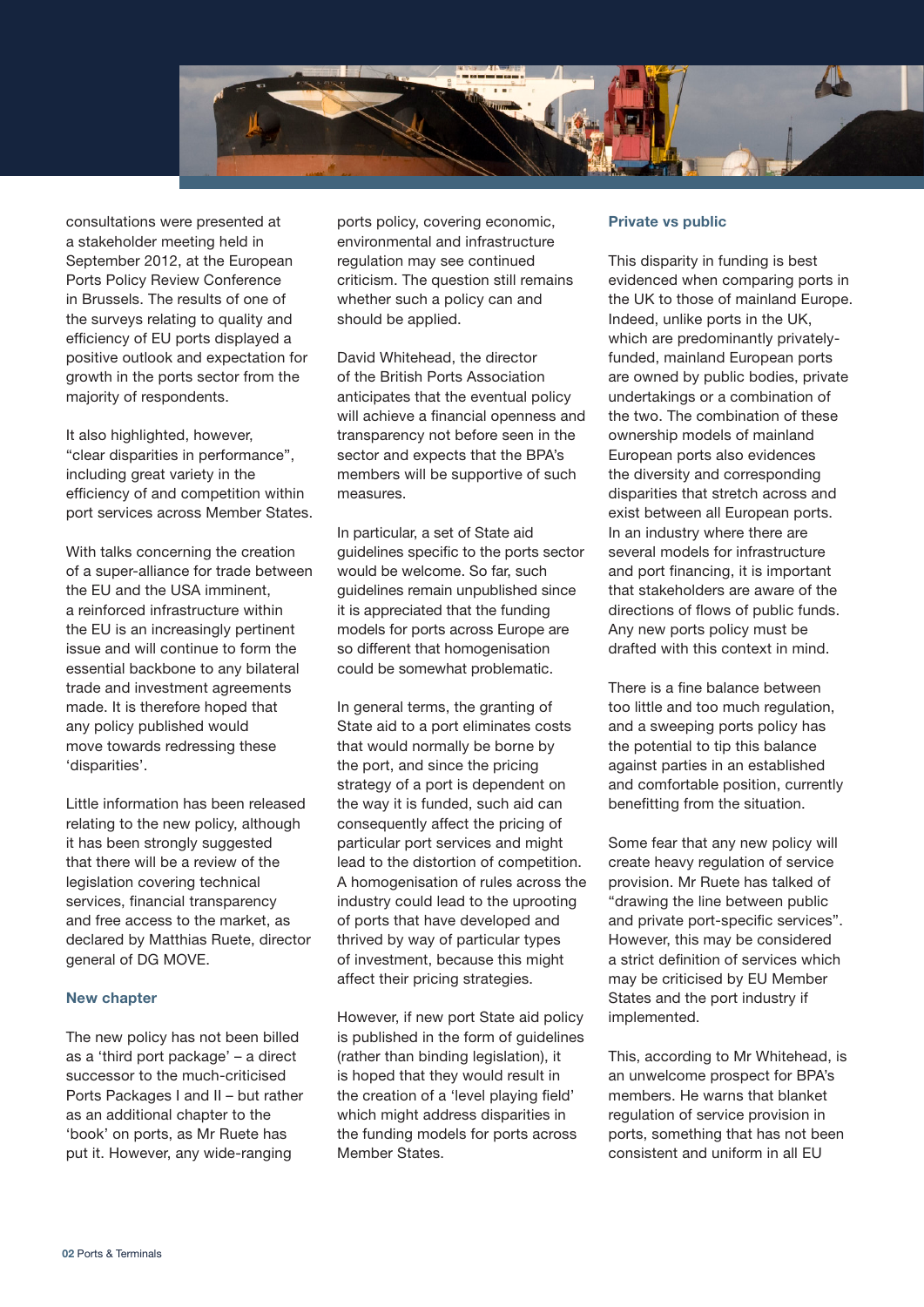

Member States, puts certain ports at a risk of getting "caught in the crossfire of legislation" that he considers Europe-centred policy often creates.

The process of implementation of any future ports policy in the EU Member States should also be considered. The policy will be implemented alongside other EU Regulations and international conventions, such as the International Labour Organisation's Maritime Labour Convention. The timing for implementation together with the interplay between all such regulations and conventions must be correct.

This is especially important as their implementation could have a significant economic impact on certain sectors – for example the oft-cited SOx regulations (Directive 1999/32/EC, as amended), which impose strict restrictions on sulphur limits for marine fuels, are expected to have a huge financial impact on the ferries sector.

#### **Balancing act**

This emphasises another challenge for Commission regulators and those States implementing their regulations – striking the correct balance between regulation and practice, and applying regulations that are 'catch-all while also remaining sufficiently broad to allow for regional particularities.

It is not only ports that compete among themselves, but whole European supply chains face competition from alternative routes. While not providing direct competition for ports, it is clear that a supply chain might easily

be weakened by a struggling port, and vice versa: a strong port might reinforce a weaker supply chain, and encourage its development.

On a Europe-wide level, however, it is possible that wide-ranging legislation could assist in the levelling out of the development of European ports. Differences in performance across various European ports can disrupt the flow of goods as well as the organisation of supply chains, and new regulation could encourage further smoothfunctioning of logistics networks.

As it waits with bated breath, it is these wider considerations, alongside more specific implications as discussed, that the industry hopes the Commission bears in mind while drafting any forthcoming policy.

As will be apparent, the EU Ports Policy is a dynamic issue, and it is possible that there may have been further developments since the time of writing.

For more information, please contact, Anthony Woolich, Partner, on +44 (0)20 7264 8033 or anthony.woolich@hfw.com, or Eliza Petritsi, Partner, on +44 (0)20 7264 8772/+32 2 643 3402 or eliza.petritsi@hfw.com, or your usual HFW contact.